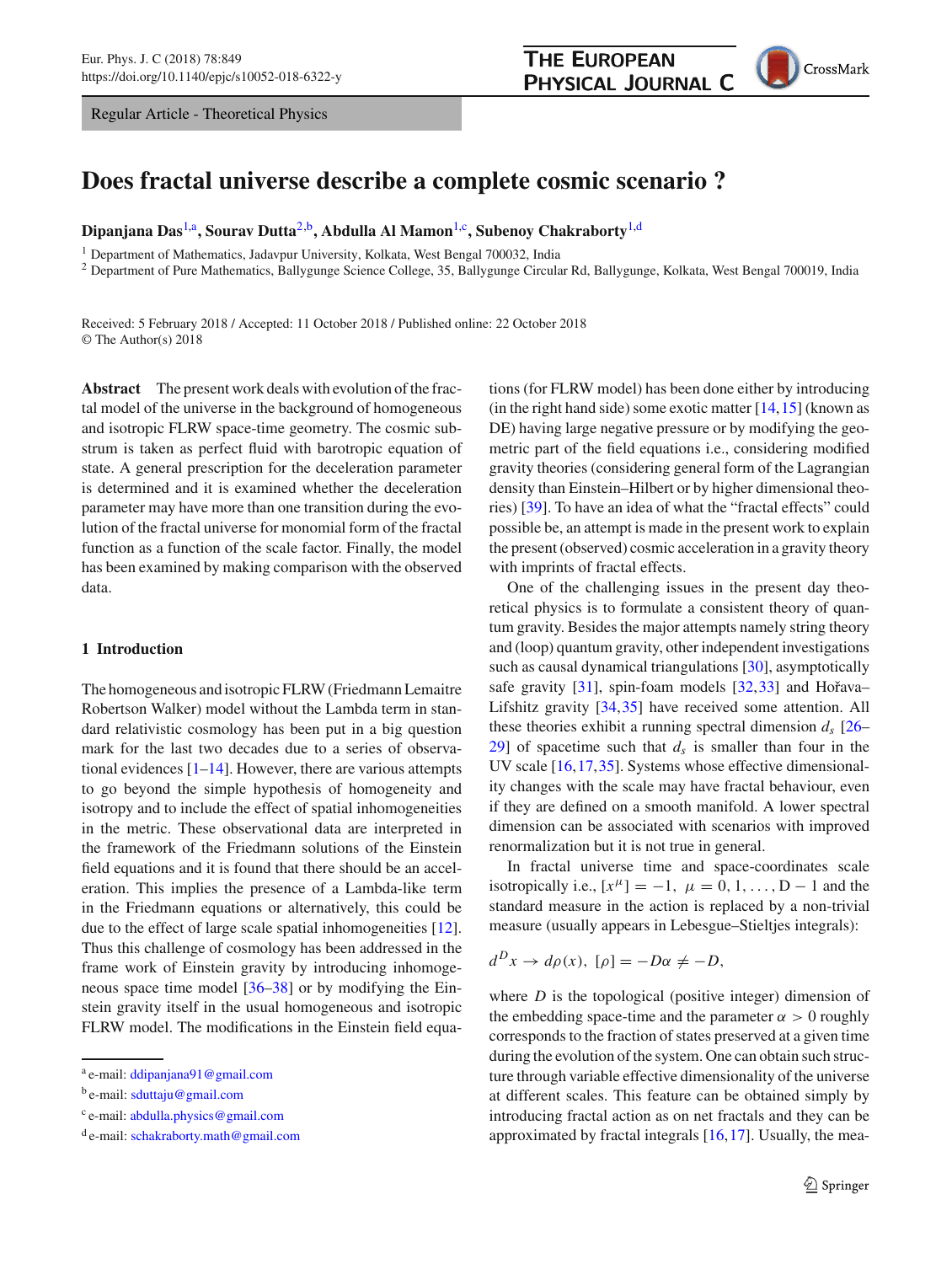sure is considered on a fractal set as general Borel probability measure  $\rho$ . So in *D* dimensions,  $(M, \rho)$  denotes the metric space-time *M* equipped with measure  $\rho$ . Here  $\rho$  is absolutely continuous with

$$
d\rho = \left(d^D x\right)v(x),
$$

some multidimensional Lebesgue measure and  $v$  is the weight function (fractal function).

<span id="page-1-2"></span>In a fractal space-time the total action of Einstein gravity can be written as

$$
S = S_g + S_m,\tag{1}
$$

<span id="page-1-0"></span>where

$$
S_g = \frac{M_p^2}{2} \int d^D x \ v(x) \sqrt{-g} \left( R - 2\Lambda - w \partial_\mu v \partial^\mu v \right), \quad (2)
$$

is the gravitational part of the action  $[16–18]$  $[16–18]$  and

$$
S_m = \int d^D x \ v(x) \sqrt{-g} \mathcal{L}_m,\tag{3}
$$

is the action of the matter part minimally coupled to gravity. Here  $M_p = (8\pi G)^{-\frac{1}{2}}$  is the reduced Planck mass and w stands for fractal parameter in the action in (i.e., Eq. [\(2\)](#page-1-0)). The paper is organized as follows: Sect. [2](#page-1-1) presents fractal universe as standard cosmology with interacting two fluids. In Sect. [3,](#page-2-0) fractal cosmology has been shown to be equivalent as a particle creation mechanism in the context of non equilibrium thermodynamical prescription and temperature of the individual fluids has been determined in terms of creation rate parameter. Also entropy variation of the individual fluids as well as the total entropy variation has been evaluated for this open thermodynamical system. A detailed study of the evolution of the deceleration parameter and its possible ranges in different stage of evolution has been studied in Sect. [4.](#page-3-0) In Sect. [5,](#page-4-0) the model has been compared with observational data using contour plots and variation of the deceleration parameter has been shown graphically. The paper ends with a brief summary in Sect. [6.](#page-6-0)

## <span id="page-1-1"></span>**2 Fractal universe as interacting two fluids in Einstein gravity**

In homogeneous, isotropic and flat FLRW space-time model the variation of the action (in Eq.  $(1)$ ) with respect to the metric tensor gives the Friedmann equations in a fractal universe as

<span id="page-1-11"></span>
$$
3H^2 = 8\pi G\rho - 3H\frac{\dot{v}}{v} + \frac{w}{2}\dot{v}^2 + \Lambda,\tag{4}
$$

<span id="page-1-12"></span>and

$$
6(\dot{H} + H^2) = -8\pi G(\rho + 3p) + 6H\frac{\dot{v}}{v} - 2w\dot{v}^2 + 3\frac{\Box v}{v} + 2\Lambda,
$$
\n(5)

where  $\Box$  is the usual D'Alembertian operator and matter is chosen as perfect fluid with barotropic equation of state:  $p = \gamma \rho$ . For simplicity we choose  $\Lambda = 0$  and units are chosen such that  $8\pi G = 1$ . The above field equations can be written as [\[19\]](#page-7-9)

<span id="page-1-5"></span>
$$
3H^2 = \rho + \rho_f = \rho_t,\tag{6}
$$

<span id="page-1-6"></span>and

$$
2\dot{H} + 3H^2 = -p - p_f = -p_t,\tag{7}
$$

where  $(\rho_f, p_f)$  are termed as energy density and thermodynamic pressure of the effective (hypothetical) fractal fluid and have the expressions

<span id="page-1-3"></span>
$$
\rho_f = \frac{w}{2} \dot{v}^2 - 3H \frac{\dot{v}}{v},\tag{8}
$$

<span id="page-1-4"></span>and

$$
p_f = \frac{w}{2}\dot{v}^2 + 2H\frac{\dot{v}}{v} + \frac{\ddot{v}}{v}.
$$
 (9)

<span id="page-1-7"></span>The energy conservation equation in a fractal universe takes the form [\[16](#page-7-6)[,17](#page-7-7)[,19](#page-7-9),[20\]](#page-7-10)

$$
\dot{\rho} + \left(3H + \frac{\dot{v}}{v}\right)(\rho + p) = 0.
$$
\n(10)

Note that if the fractal function  $v$  is chosen as constant then from Eqs. [\(8\)](#page-1-3) and [\(9\)](#page-1-4)  $\rho_f = 0 = p_f$  and Eqs. [\(6\)](#page-1-5), [\(7\)](#page-1-6) and [\(10\)](#page-1-7) represent the usual Einstein field equations and the energy conservation law for Einstein gravity in FLRW model.

<span id="page-1-8"></span>From the field equations [\(6\)](#page-1-5) and [\(7\)](#page-1-6), due to Bianchi identity we have

$$
\dot{\rho}_t + 3H(\rho_t + p_t) = 0. \tag{11}
$$

Now from Eqs.  $(10)$  and  $(11)$  one can write the individual matter conservation equations as

<span id="page-1-9"></span>
$$
\dot{\rho} + 3H(\rho + p) = -\frac{\dot{v}}{v}(\rho + p) = Q,\tag{12}
$$

<span id="page-1-10"></span>and

$$
\dot{\rho_f} + 3H(\rho_f + p_f) = -Q.\tag{13}
$$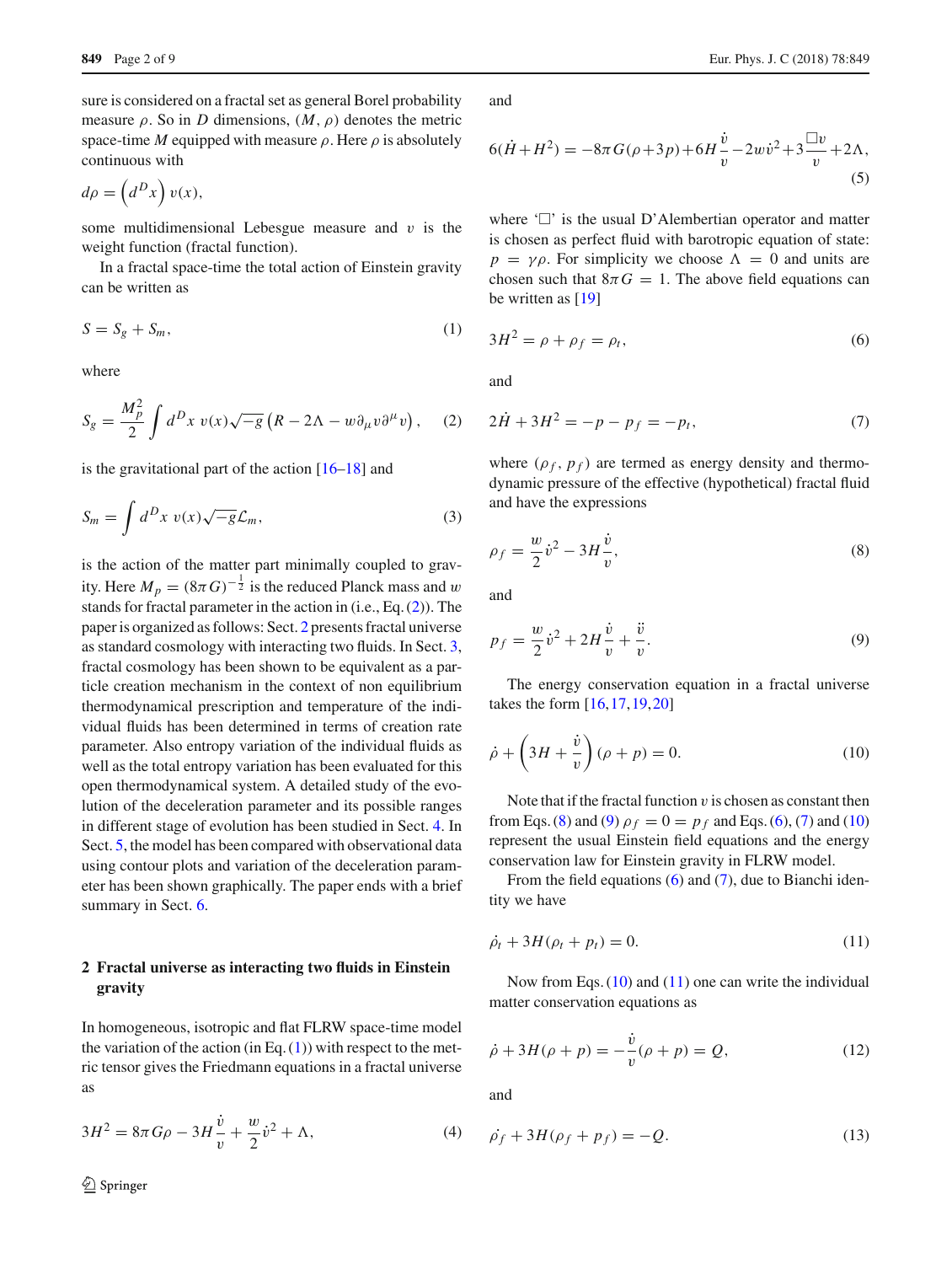Thus, the modified Friedmann equations in fractal universe can be interpreted as Friedmann equations in Einstein gravity for an interacting two fluid system of which one is the usual normal fluid under consideration and other is the effective fractal fluid and the interaction term is given by  $Q = -\frac{\dot{v}}{v}(\rho + p).$ 

However, one can write the above conservation equations  $(12)$  and  $(13)$  in non-interacting form with effective equation of state parameters as

<span id="page-2-3"></span>
$$
\gamma^{(eff)} = \gamma + \frac{\dot{v}}{3Hv}(1+\gamma),\tag{14}
$$

$$
\gamma_f^{(eff)} = \gamma_f - \frac{\dot{v}(1+\gamma)}{3Hv}r,\tag{15}
$$

where  $r = \frac{\rho}{\rho_f}$  is the dimensionless coincidence parameter and  $\gamma_f = \frac{p_f}{\rho_f}$  is the equation of state parameter for effective fractal fluid.

Usually, for interacting two fluid system the interaction term *Q* should be positive as energy is transferred to the dark matter (the usual fluid here). Here positivity of *Q* implies that the fractal function  $v$  should decrease with the evolution (i.e.,  $\dot{v}$  < 0). Thus, if the present normal fluid is chosen as cold dark matter (i.e.,  $\gamma = 0$ ) then  $\gamma^{(eff)} < 0$  i.e., we have effectively some exotic nature of the matter component due to fractal cosmology. However, if the fluid is chosen as hot dark matter (i.e.,  $\gamma > 0$ ) then it may or may not remain hot dark matter in fractal cosmology, depending on the explicit choice of the fractal function.

Moreover, using the conservation equations [\(12\)](#page-1-9) and [\(13\)](#page-1-10) the time evolution of the coincidence parameter may be written as

$$
\frac{dr}{d\tau} = r \left[ (\gamma_f - \gamma) - \frac{1+\gamma}{v} (1+r) \frac{dv}{d\tau} \right],\tag{16}
$$

with  $\tau = 3 \ln a$ . As a result the time variation of the total energy density can be written as

$$
\frac{d\rho_T}{d\tau} = -\rho_T \left[ 1 + \frac{r\gamma + \gamma_f}{1+r} \right].
$$
\n(17)

## <span id="page-2-0"></span>**3 Fractal universe as particle creation mechanism and temperature of the fluid components**

The Friedmann equations [\(6\)](#page-1-5) and [\(7\)](#page-1-6) of the last section for the fractal universe can be written as

$$
3H2 = \rho + \rho_f = -\rho_t,
$$
  

$$
2\dot{H} + 3H2 = -(p + p_c) - (p_f + p_{cf}),
$$
 (18)

with  $p_{cf} = -p_c$ , the dissipative pressure (bulk viscous pressure) for the fluid components. So the energy conservation equations  $(12)$  and  $(13)$  can be written as

$$
\dot{\rho} + 3H(\rho + p + p_c) = 0,\n\dot{\rho_f} + 3H(\rho_f + p_f + p_{cf}) = 0,
$$
\n(19)

<span id="page-2-1"></span>with

$$
p_c = \frac{\dot{v}}{3Hv}(\rho + p) = -p_{cf}.
$$
 (20)

In the context of non-equilibrium thermodynamics this dissipative pressure may be assumed to be due to particle creation process. So the particle number conservation relations take the form

$$
\dot{n} + 3Hn = \Gamma_n,\tag{21}
$$

and

$$
\dot{n_f} + 3Hn_f = -\Gamma_f n_f. \tag{22}
$$

Here '*n*' represent the normal fluid particle density with '*n <sup>f</sup>* ' corresponds to number density of the effective particles (termed as fractal particle) for the effective fluid. Note that these effective particles are introduced to map the present model to one for a standard GR universe with some particle species. It is assumed that normal fluid particles are created (i.e., the particle creation rate  $\Gamma > 0$ ) and the effective 'fractal' particles are annihilated (i.e.,  $\Gamma_f < 0$ ) in course of the evolution. For simplicity if we assume the non-equilibrium thermodynamical process to be adiabatic (i.e., isentropic) then the dissipative pressures are related to the particle creation rates linearly as [\[21\]](#page-7-11)

<span id="page-2-2"></span>
$$
p_c = -\frac{\Gamma}{3H}(\rho + p) \quad \text{and} \quad p_{cf} = \frac{\Gamma_f}{3H}(\rho_f + p_f). \tag{23}
$$

<span id="page-2-4"></span>Now comparing Eqs. [\(20\)](#page-2-1) and [\(23\)](#page-2-2) the particle creation rates are given by

$$
\Gamma = \frac{\dot{v}}{v} \quad \text{and} \quad \Gamma_f = -\frac{\dot{v}(\rho + p)}{v(\rho_f + p_f)}.
$$
 (24)

Thus, in fractal universe the particle creation rate is related to the fractal function by the above relations.

For the combined single fluid as  $p_{ct} = p_c + p_{cf} = 0$  so the particle creation rate for the resulting single fluid should vanish identically. Hence effective single fluid forms a closed system.

Further, due to particle creation mechanism there is an energy transfer between the two fluid components and as a result, the two subsystems may have different temperatures and thermodynamics of irreversible process comes into the picture.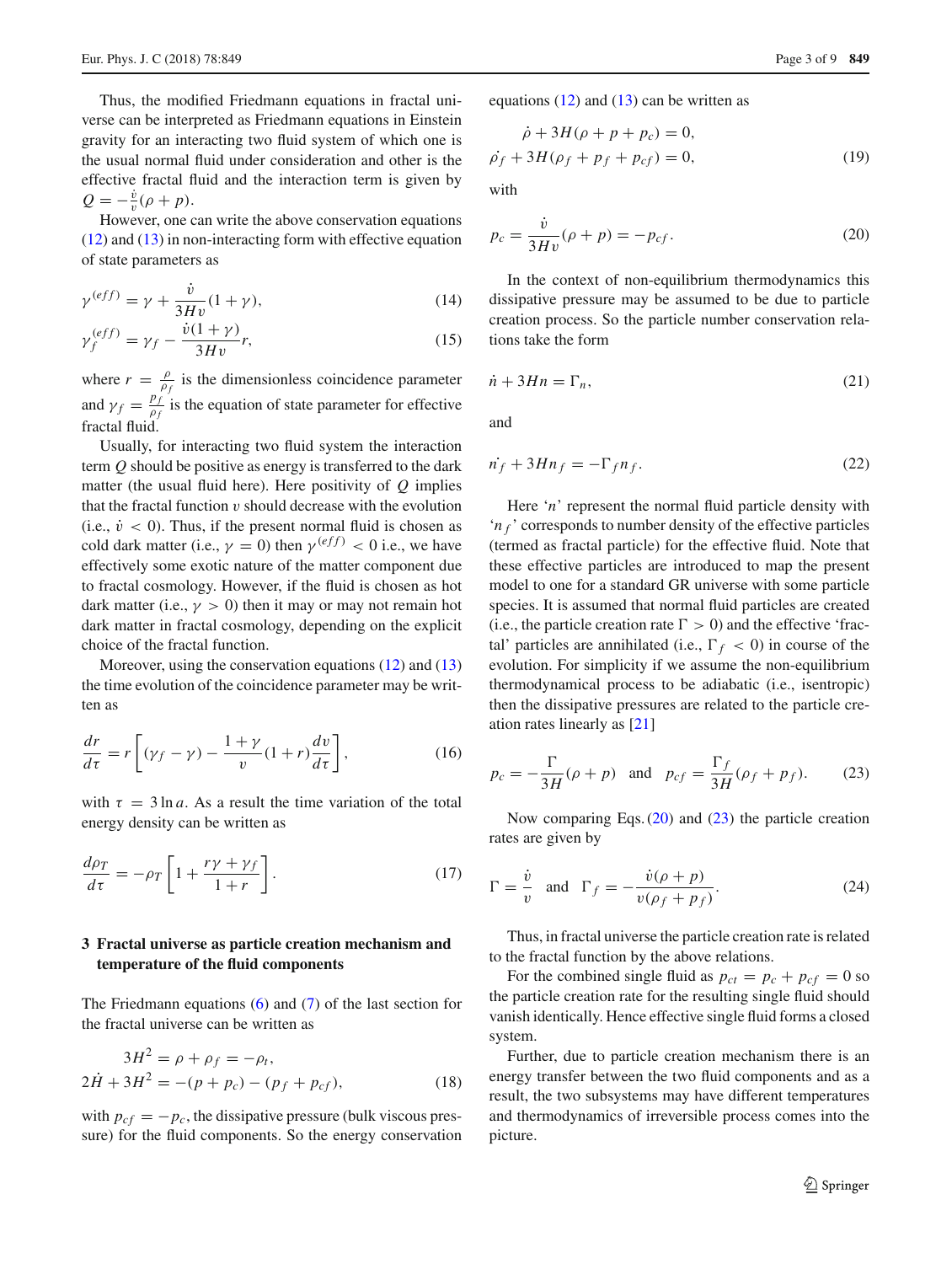<span id="page-3-1"></span>Using Euler's thermodynamical relation:  $nTs = \rho + p$ , the evolution of the temperature of the individual fluid is given by [\[22](#page-7-12)[,23](#page-7-13)]

$$
\frac{\dot{T}}{T} = -3H\left(\gamma^{(eff)} + \frac{\Gamma}{3H}\right) + \frac{\dot{\gamma}}{(1+\gamma)},\tag{25}
$$

<span id="page-3-2"></span>and

$$
\frac{\dot{T}_f}{T_f} = -3H\left(\gamma_f^{(eff)} - \frac{\Gamma_f}{3H}\right) + \frac{\dot{\gamma}_f}{(1+\gamma_f)},\tag{26}
$$

where  $\gamma^{(eff)}$  and  $\gamma_f^{(eff)}$  defined in Eqs. [\(14\)](#page-2-3) and [\(15\)](#page-2-3) can now be written in terms of particle creation rate as

$$
\gamma^{(eff)} = \gamma - \frac{\Gamma}{3H}(1+\gamma), \ \gamma_f^{(eff)} = \gamma_f + \frac{\Gamma_f}{3H}(1+\gamma_f).
$$
 (27)

Now integrating Eqs.  $(25)$  and  $(26)$  the temperature of the individual fluid component can be written as [\[22](#page-7-12)]

$$
T = T_0(1+\gamma)exp\left[-3\int_{a_0}^a \gamma \left(1 - \frac{\Gamma}{3H}\right) \frac{da}{a}\right],
$$
  
\n
$$
T_f = T_0(1+\gamma_f)exp\left[-3\int_{a_0}^a \gamma_f \left(1 + \frac{\Gamma_f}{3H}\right) \frac{da}{a}\right],
$$
 (28)

where  $T_0$  is the common temperature of the two fluids in equilibrium configuration and  $a_0$  is the value of the scale factor in the equilibrium state. In particular, using Eq. [\(24\)](#page-2-4) for  $\Gamma$  (in terms of the fractal function) the temperature of the normal fluid for constant  $γ$  can have the following explicit expression

$$
T = T_0(1+\gamma)\left(\frac{a}{a_0}\right)^{-3\gamma}\left(\frac{v}{v_0}\right)^{-\gamma}.\tag{29}
$$

Usually, at very early stages of the evolution of the universe one should have  $T_f < T$  and then with the evolution of the universe, both the cosmic fluids attain an equilibrium era at  $a = a_0$  with  $T = T_f = T_0$ . In the subsequent evolution of the universe one has  $a > a_0$  and  $T_f > T$  due to continuous flow of energy from the effective fractal fluid (chosen as DE) to the normal fluid (considered as DM) and consequently, the thermodynamical equilibrium is violated. Now, from thermodynamical point of view, one may consider the equilibrium temperature  $T_0$  as the (modified) Hawking temperature [\[43\]](#page-8-9)

i.e., 
$$
T_0 = \frac{H^2 R_h}{2\pi} |_{a=a_0}
$$
,

where  $R_h$  is the geometric radius of the horizon, bounding the universe.

Now, one can investigate the entropy variation of both the fluids under consideration as well as the total entropy variation of the isolated thermodynamical system. If  $S_n$  and  $S_f$  be the entropies of the normal fluid and effective fractal fluid then using Clausius relation to the individual fluids one obtains

$$
T\frac{dS_n}{dt} = \frac{dQ}{dt} = \frac{dE}{dt} + p\frac{dV}{dt},
$$

and

$$
T_f \frac{dS_f}{dt} = \frac{dQ_f}{dt} = \frac{dE_f}{dt} + p_f \frac{dV}{dt},
$$

where  $(Q, E = \rho V)$  and  $(Q_f, E_f = \rho_f V)$  are the corresponding amount of heat and energy of the two fluid components with  $V = \frac{4}{3}\pi R_h^3$  being the volume bounded by the horizon. Assuming the whole universe bounded by the horizon to be isolated in nature, the heat flow  $(Q_h)$  across the horizon is balanced by the heat flow through the two fluid components i.e.,

$$
Q_h = -(Q + Q_f).
$$

Moreover, from the point of view of non-equilibrium thermodynamics, it is desirable to consider the contributions from irreversible fluxes of energy transfer to the total entropy variation as [\[44\]](#page-8-10)

$$
\frac{dS_T}{dt} = \frac{dS_n}{dt} + \frac{dS_f}{dt} + \frac{dS_h}{dt} - A_f \dot{Q}_f \ddot{Q}_f - A_h \dot{Q}_h \ddot{Q}_h,
$$

where  $S_h$  stands for the entropy of the horizon,  $A_f$  and  $A_h$  are the constants in the energy transfer between the fluid components within the horizon and across the horizon respectively. Normally, for FLRW model, trapping (i.e., apparent) horizon is chosen as the boundary of the universe. However, in the perspective of the present accelerating phase of the universe one may consider event horizon as the bounding horizon.

## <span id="page-3-0"></span>**4 Evolution of fractal universe and deceleration parameter**

At first, the variation of the deceleration parameter will be examined in fractal cosmology. By introducing  $\Omega = \frac{\rho}{3H^2}$ and  $\Omega_f = \frac{\rho_f}{3H^2}$ , the density parameters for the normal fluid and the effective fractal fluid one gets

<span id="page-3-3"></span>
$$
\Omega + \Omega_f = 1,\tag{30}
$$

<span id="page-3-4"></span>from the Friedmann equation [\(6\)](#page-1-5). Then the deceleration parameter *q* takes the form [\[24](#page-7-14)]

$$
q = \frac{1}{2} + \frac{3}{2}(\Omega \gamma + \Omega_f \gamma_f). \tag{31}
$$

Now solving Eqs. [\(30\)](#page-3-3) and [\(31\)](#page-3-4) for  $\Omega$  and  $\Omega_f$  one obtains

$$
\Omega = \frac{\left[2q - (1 + 3\gamma_f)\right]}{3(\gamma - \gamma_f)},\tag{32}
$$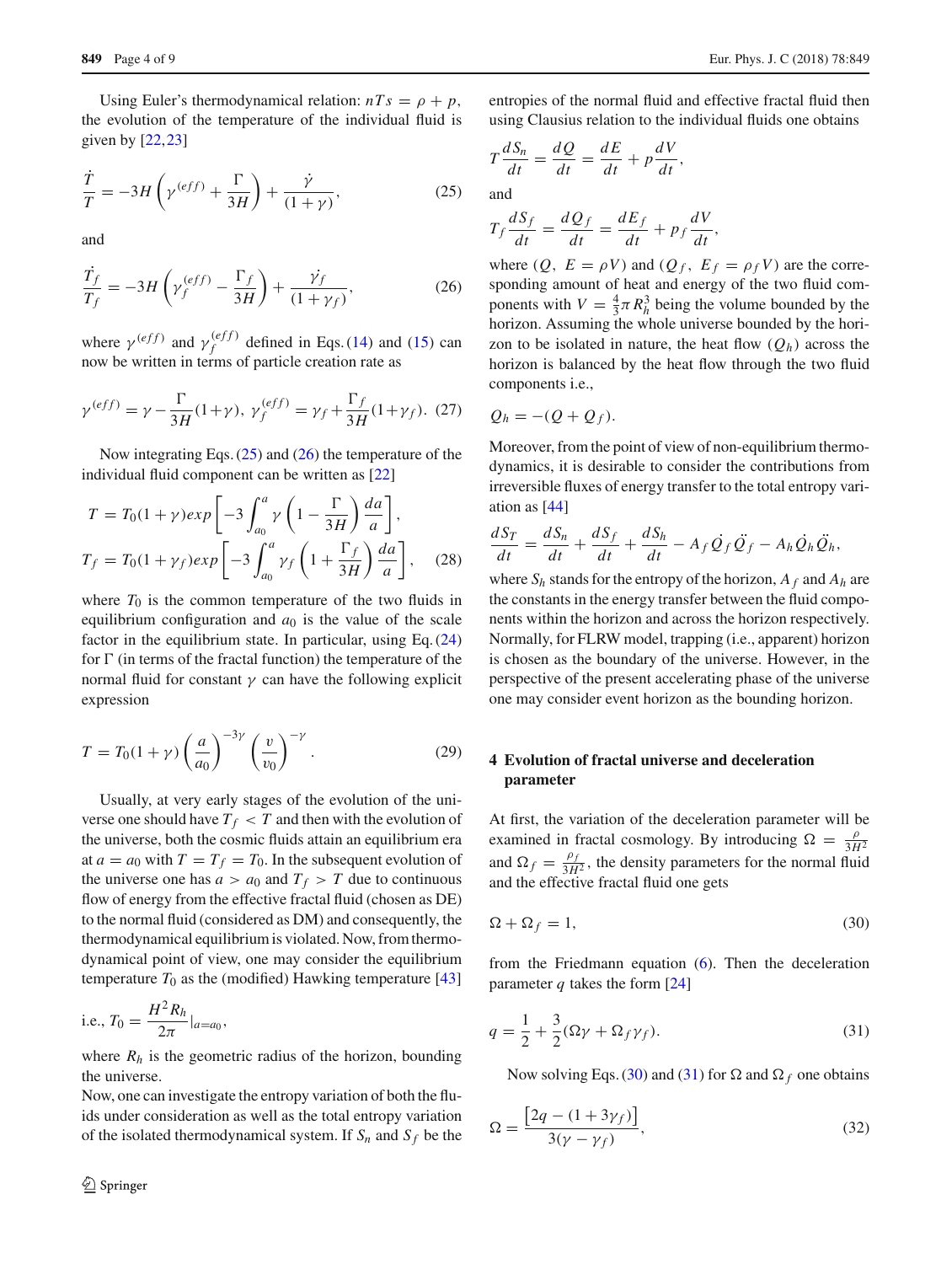and

$$
\Omega_f = \frac{\left[ (1+\gamma) - 2q \right]}{3(\gamma - \gamma_f)}.
$$
\n(33)

Due to non-negativity of the density parameters, the deceleration parameter has a lower bound and an upper bound i.e.,

<span id="page-4-1"></span>
$$
\frac{1+3\gamma_f}{2} \le q \le \frac{(1+\gamma)}{2}.
$$
 (34)

During the dominance of the effective fractal fluid (i.e.,  $\frac{1}{2} \leq \Omega_f \leq 1$  and  $0 \leq \Omega \leq \frac{1}{2}$ ) the above inequality [\(34\)](#page-4-1) modifies to

$$
\frac{1+3\gamma_f}{2} \le q \le \frac{1}{2} + \frac{3}{4}(\gamma + \gamma_f). \tag{35}
$$

In particular, if  $\gamma_f = -1$  (i.e., on the phantom barrier) then one has

$$
-1 \le q \le -\frac{1}{4}.
$$

Further, if one consider the above two fluid system as effective single fluid system then effective equation of state parameter for the single fluid is given by

$$
\gamma_e = \Omega \gamma + \Omega_f \gamma_f = \gamma_f + \Omega (\gamma - \gamma_f),
$$

and as expected it is independent of the interaction term *Q*. Also the expression for the deceleration parameter takes the form

$$
q = \frac{1}{2}(1 + 3\gamma_e),
$$
\n(36)

the usual definition of the deceleration parameter for a single fluid.

Suppose  $t_c$  be the time instant at which both the fluids have identical energy densities i.e.,

$$
\rho(t_c) = \rho_f(t_c) = \rho_c \text{ (say)},\tag{37}
$$

and  $a_c = a(t_c)$  be the value of the scale factor at this instant. Suppose one introduces a dimensionless variable [\[24,](#page-7-14)[25\]](#page-7-15)

$$
u = \frac{a}{a_c}.\tag{38}
$$

and then integrating the continuity equations [\(12\)](#page-1-9) and [\(13\)](#page-1-10) using the Eqs.  $(14)$  and  $(15)$  one has the expressions for energy densities as

$$
\rho = \frac{\rho_c}{u^3} \mu(u) \quad \text{and} \quad \rho_f = \frac{\rho_c}{u^3} \gamma(u), \tag{39}
$$

with

<span id="page-4-2"></span>
$$
\mu(u) = exp\left[-3\int_1^u \frac{\gamma^{(eff)}(x)}{x} dx\right] \text{ and}
$$

$$
\gamma(u) = exp\left[-3\int_1^u \frac{\gamma_f^{(eff)}(x)}{x} dx\right].
$$
(40)

As a result the density parameters take the forms

$$
\Omega = \frac{\mu(u)}{\mu + \gamma} \quad \text{and} \quad \Omega_f = \frac{\gamma(\mu)}{\mu + \gamma}, \tag{41}
$$

and hence the expression for the deceleration parameter becomes

$$
q(u) = \frac{1}{2} + \frac{3}{2} \left[ \frac{\mu \gamma + \gamma \gamma_f}{\mu + \gamma} \right].
$$
 (42)

Now differentiation of the above equation with respect to *u* with the help of the Eq. [\(40\)](#page-4-2) for  $\mu$  and  $\gamma$  one obtains (after a bit simplification)

$$
\frac{dq}{du} = \frac{3}{2} \left( \Omega \frac{d\gamma}{du} + \Omega_f \frac{d\gamma_f}{du} \right) + \frac{9}{2u} \Omega \Omega_f \left[ -(\gamma - \gamma_f)^2 - \frac{\dot{v}(1 + \gamma)(1 + r)}{3vH} (\gamma - \gamma_f) \right].
$$
\n(43)

Normally, the equation of state parameter  $\gamma$  is positive and decreases with the evolution (or remains constant) i.e.,  $\frac{dy}{du} \le 0$  while  $\frac{dy_f}{du}$  may have any sign. Thus,  $\frac{dq}{du}$  may change sign more than once during the evolution i.e.,  $q(u) = 0$  may have more than one real solution. Hence universe may have more than one transition from deceleration to acceleration and vice versa during the process of evaluation of the universe. However, it should be noted that if  $\dot{v} = 0$  i.e., v is a constant then fractal effects will be eliminated and one has  $\frac{dq}{du} \le 0$  i.e., *q* is a decreasing function of *u* and  $q(u) = 0$ has only one real solution. Therefore, one may conclude that fractal effect has a significant impact in the transition from decelerating phase to accelerating phase or in the reverse way.

#### <span id="page-4-0"></span>**5 Present fractal model and the observed data**

In fractal cosmology the cosmic fluid in the form of perfect fluid with constant equation of state:  $p = \gamma \rho$ , ( $\gamma$  a constant) is chosen. Regarding the choice of the fractal function  $v$  (i.e., measure weight) the monomial  $[16, 17]$  $[16, 17]$  $[16, 17]$  of the form

<span id="page-4-3"></span>
$$
v(t) = v_0 t^{-\beta},\tag{44}
$$

is chosen with  $\beta = 4(1 - \alpha)$ . Here  $\alpha > 0$ , is related to the Hausdorff dimension of the physical space-time. At short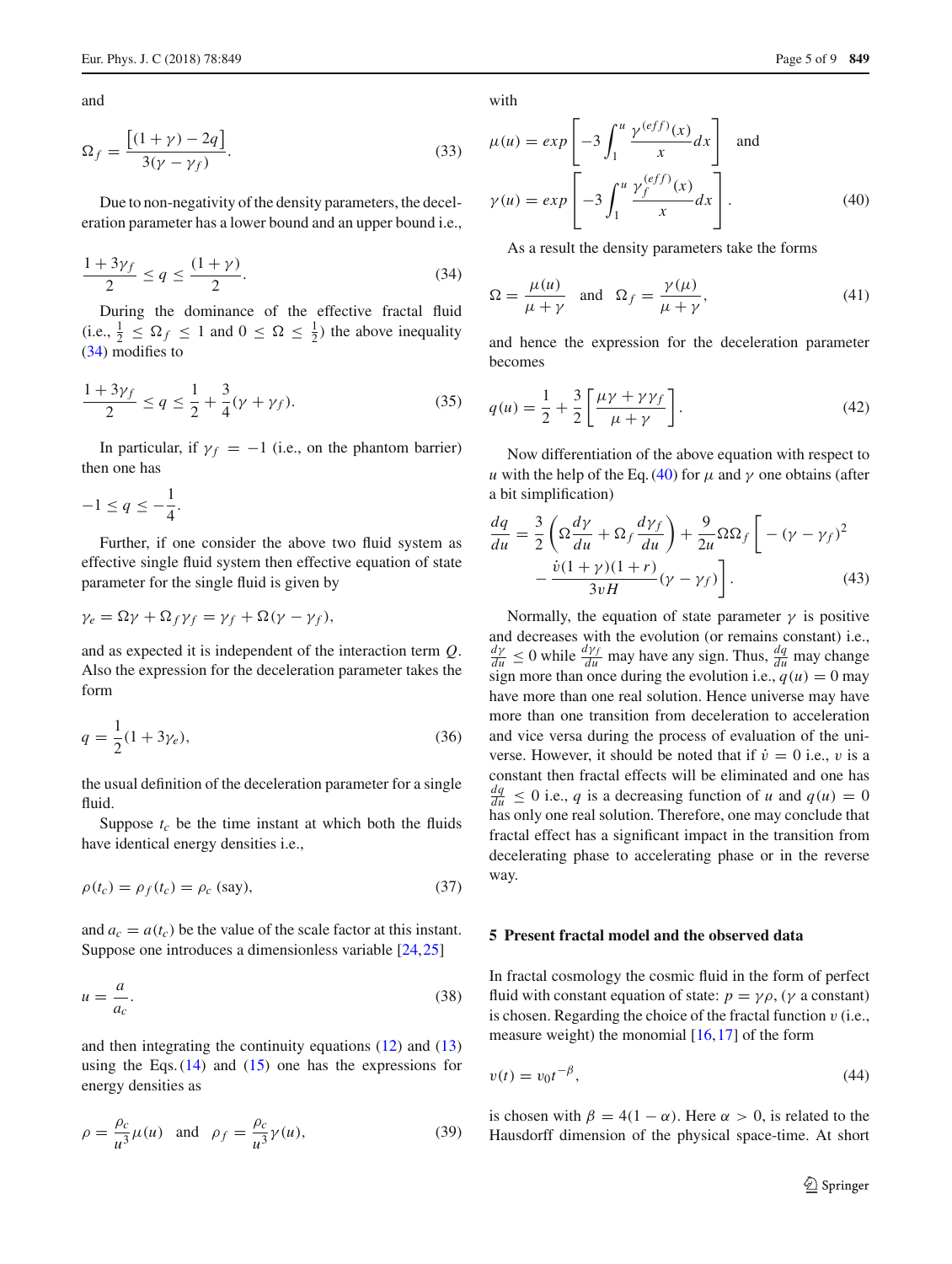scale UV regime if the inhomogeneities are small then the modified Friedmann equations [\(4\)](#page-1-11) and [\(5\)](#page-1-12) can be interpreted as background for perturbations rather than a self consistent dynamics. Now eliminating  $\rho$  between [\(4\)](#page-1-11) and [\(5\)](#page-1-12) (using the equation of state  $p = \gamma \rho$ ) the gravitational constraint equation so obtained is a Riccati equation in *H*, which gives the background expansion without knowledge of the matter content. Hence this over determination of the dynamics rules out the vacuum solution (i.e.,  $\rho = 0 = p$ ). So the above measure may be justified at early times. On the otherhand, if the choice of the measure weight is chosen as a monomial of the scale factor i.e.,

$$
v = v_0 a^m, \quad m < 0,\tag{45}
$$

then this choice of  $v$  is similar to the above choice (i.e., in Eq. [\(44\)](#page-4-3)) in the matter dominated era as scale factor grows as power-law form. So the parameter '*m*' is related to the Hausdorff dimension of the physical space-time. Then the cosmic evolution of the fractal universe for the above functional form of the fractal function 'v' has been studied as follows:.

The above monomial form of the fractal function can be used in the energy conservation equation [\(10\)](#page-1-7) to obtain:

$$
\rho = \rho_0 a^{-\mu} , \ \mu = (1 + \gamma)(m + 3), \tag{46}
$$

and consequently the Hubble parameter can be expressed in terms of the scale factor as

$$
H^{2} = \frac{2\rho_{0}a^{-\mu}}{6(1+m) - \nu m^{2}v_{0}^{2}a^{2m}},
$$
  
= 
$$
\frac{H_{0}^{2}a^{-\mu} (6(1+m) - \nu m^{2}v_{0}^{2})}{(6(1+m) - \nu m^{2}v_{0}^{2}a^{2m})}
$$
(47)

where  $H_0$  is the present value of  $H(z)$ .

In this case, the deceleration parameter takes the form

$$
q = -1 + \frac{1}{2+m} \left( \frac{wm^2 v_0^2 (1-\gamma) a^{2m}}{2} + 3(1+\gamma)(1+m) - m + m^2 \right).
$$
 (48)

Finally, the present fractal model has also been compared with the observed data, namely Type Ia Supernova (SNIa) constraints and data of the observational Hubble parameter. The total  $\chi^2$  function is defined as,

$$
\chi_t^2 = \chi_{SNIa}^2 + \chi_H^2,\tag{49}
$$

where the individual  $\chi^2$  for each data set is calculated as follows:

## •  $\chi^2$  for SNIa data

The present phase of accelerated expansion was first pointed out by the data from SNIa observations. In the SNIa observations, the luminosity distance plays an important role and it is given by

$$
d_L(z) = \frac{(1+z)}{H_0} \int_0^z \frac{v(z') \, dz'}{h(z')}, \quad h(z) = \frac{H(z)}{H_0}.
$$
 (50)

By definition, the distance modulus  $\mu$  for any SNIa at a redshift *z*, is written as

$$
\mu(z) = 5\log_{10}\left(\frac{H_0 d_L(z)}{1 Mpc}\right) + \mu_0
$$

where,  $\mu_0$  is a nuisance parameter that should be marginalized. Thus the expression for  $\chi^2$  has the form:

$$
\chi_{SNIa}^{2}(\mu_{0}, \theta) = \sum_{i=1}^{580} \frac{\left[\mu^{th}(z_{i}, \mu_{0}, \theta) - \mu^{obs}(z_{i})\right]^{2}}{\sigma_{\mu}^{2}(z_{i})},
$$

where,  $\mu^{th}$  and  $\mu^{obs}$  denote the theoretical distance modulus and observed distance modulus respectively. Also,  $\theta$  denotes any model parameter and  $\sigma_{\mu}$  denotes the uncertainty in the distance modulus measurements for each data point. In this work, we have used the Union2.1 compilation data [\[50](#page-8-11)] containing 580 data points for  $\mu$  at different redshifts.

Following Ref. [\[51](#page-8-12)] and marginalizing  $\mu_0$ , one can write

$$
\chi^2_{SNIa}(\theta) = X(\theta) - \frac{Y(\theta)^2}{Z(\theta)},
$$

where,

$$
X(\theta) = \sum_{i=1}^{580} \frac{\left[\mu^{th}(z_i, \mu_0 = 0, \theta) - \mu^{obs}(z_i)\right]^2}{\sigma_{\mu}^2(z_i)},
$$
  

$$
Y(\theta) = \sum_{i=1}^{580} \frac{\left[\mu^{th}(z_i, \mu_0 = 0, \theta) - \mu^{obs}(z_i)\right]}{\sigma_{\mu}^2(z_i)},
$$

and

$$
Z(\theta) = \sum_{i=1}^{580} \frac{1}{\sigma_{\mu}^2(z_i)}.
$$

## • <sup>χ</sup><sup>2</sup> **for Hubble data**

Measurements of Hubble parameter are also useful to constraint the parameters in the cosmological models. The relevant  $\chi^2$  for the normalized Hubble parameter data set is given by

<span id="page-5-0"></span>
$$
\chi^2_H(\theta) = \sum_{i=1}^{30} \frac{\left[ h^{th}(z_i, \theta) - h^{obs}(z_i) \right]^2}{\sigma^2_h(z_i)}.
$$

The error in  $h(z)$  is given by [\[52\]](#page-8-13)

$$
\sigma_h = h \sqrt{\left(\frac{\sigma_H}{H}\right)^2 + \left(\frac{\sigma_{H_0}}{H_0}\right)^2}.
$$

Here, one has used the 30 data points of  $H(z)$  measurements  $[40-42, 45-49]$  $[40-42, 45-49]$ . The present value of  $H(z)$  is taken from ref  $[53]$ .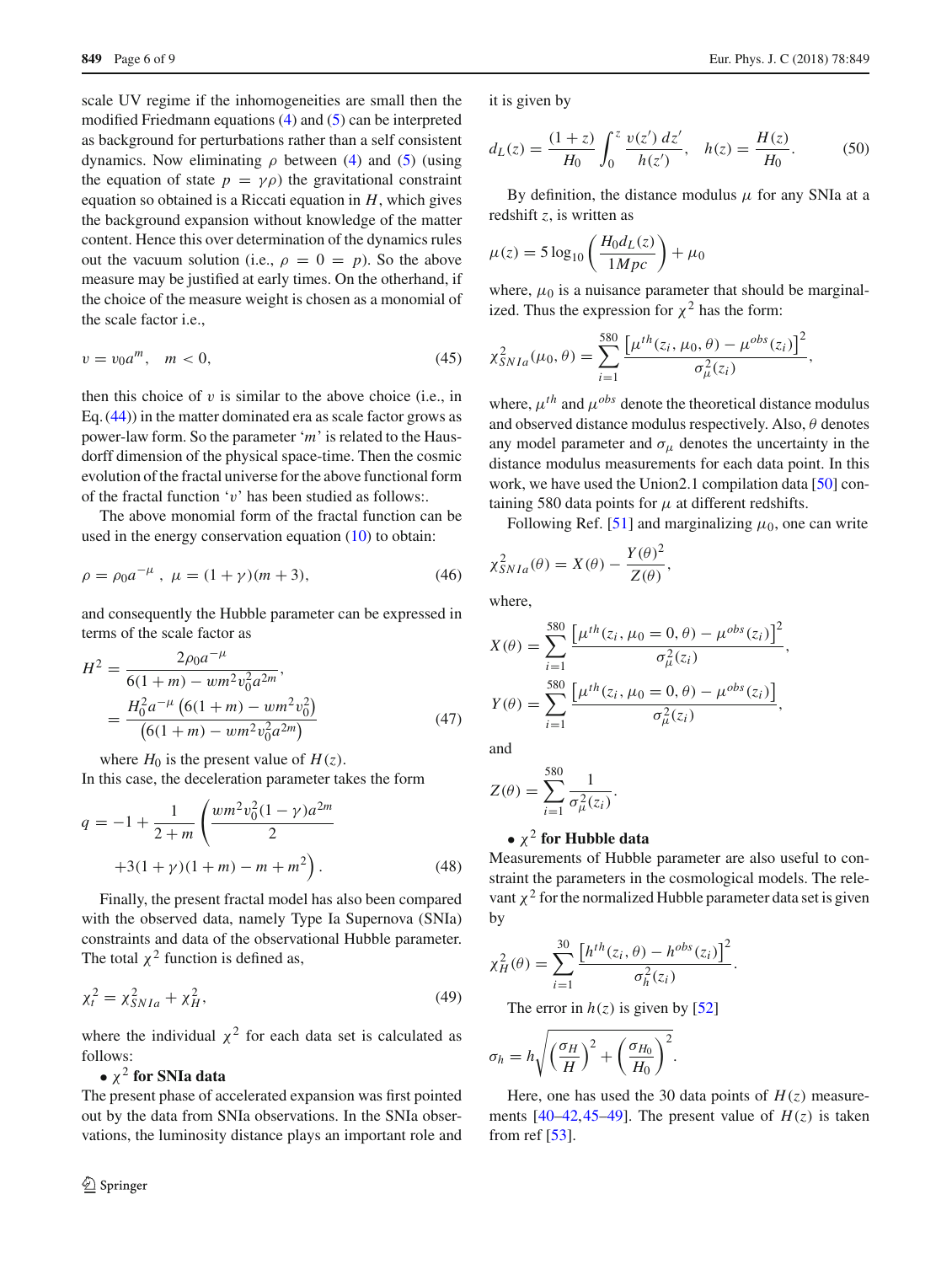

<span id="page-6-1"></span>**Fig. 1** The figure shows the  $1\sigma$  and  $2\sigma$  confidence contours for the choice of  $v = v_0 a^m$  using SNIa+Hubble data sets. The left and right panels represent the  $\gamma - m$  model parameter spaces for the choices

For the (SNIa+Hubble) data set, one can obtain the bestfit values of parameters by minimizing the  $\chi^2$  function, as given in Eq. [\(49\)](#page-5-0). In this work, the  $1\sigma$  and  $2\sigma$  confidence contours on  $\gamma$  – *m* model parameter spaces are plotted using the combined SNIa+Hubble data set, as shown in Fig. [1.](#page-6-1) It deserves to mention here that the  $\chi^2$  analysis has been done by fixing  $v_0 = 3.5$  and  $w = -0.5$ ,  $w = 0$  respectively. The best-fit values are obtained as  $\gamma = -0.257$  and  $m = -0.441$  $(\chi^2 = 582.55)$  for  $w = -0.5$ , while it is obtained as  $\gamma =$  $-0.352$  and  $m = -0.796$  ( $\chi^2 = 598.93$ ) for  $w = 0$ . Finally, using these best-fit values for  $\gamma$  and *m* the evolution of the deceleration parameter has been shown graphically in Fig. [2](#page-6-2) with  $w = -0.5$  only.

#### <span id="page-6-0"></span>**6 Results and discussions**

The present work is an attempt of examining the fractal cosmological model from the point of view of recent observations. Rather than introducing any dark fluid the fractal FRW model is chosen for the description of the universe. The modified Friedmann equations are shown to be equivalent to the usual Friedmann equations for interacting two fluid systemof which one is the usual fluid and the other is termed as effective fractal fluid. Also it has been shown that the present model can be considered as a particle creation mechanism in which the normal matter particles are created while the effective fractal particles are annihilated in course of evolution .

From thermodynamical consideration the temperature of the individual fluids are evaluated and the entropy variation



 $v_0 = 3.5$  and  $w = -0.5$ ,  $w = 0$  respectively. In each panel, the large dot represents the best-fit values of the model parameters



<span id="page-6-2"></span>**Fig. 2** The figure shows the evolution of *q* using the best-fit values of the parameters  $\gamma$  and *m* arising from the combined analysis of SNIa+Hubble data set for  $w = -0.5$  from Fig. [1](#page-6-1)

is determined both for the individual fluids as well as for the total entropy of the system bounded by the horizon.

The fractal function is chosen as a power law form (i.e., monomial) of the scale factor and the deceleration parameter is evaluated. It is found from Fig. [2](#page-6-2) that the deceleration parameter has one transition for the above monomial choice of the fractal function. From the graph one may conclude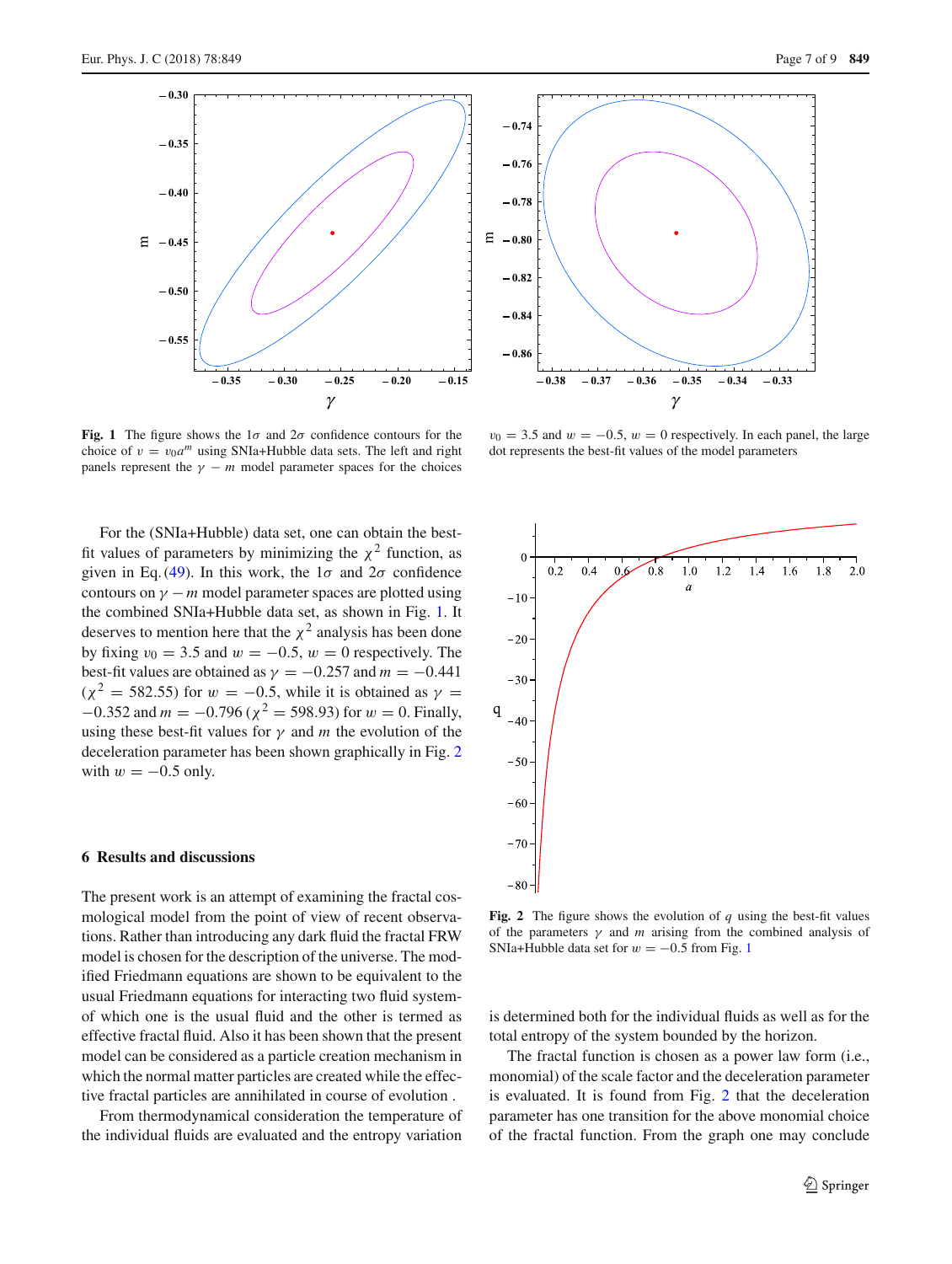that the present cosmological model with monomial form of the fractal function describes the evolution of the universe from early inflationary era to the matter dominated phase for the choice  $w = -0.5$ . It is to be noted that for this graph of deceleration (*q*) parameter, one uses the best fit value of the parameters. For  $w = 0$ ,  $q$  is a negative constant, so this choice of  $w$  describes only a constant accelerating era. Thus, the fractal cosmological model can describe the evolution from the early inflationary era to the matter dominated epoch. From the comparison with the observation (in Fig. [1\)](#page-6-1) it is found that the parameter  $m$  is always negative  $(-0.52 <$  $m < -0.36$ ) with in  $2\sigma$  confidence level and it is consistent with the second law of thermodynamics. Therefore from the above analysis one may conclude that the monomial form of the fractal function is consistent with recent observations particularly for describing the early and intermediate era of evolution.

**Acknowledgements** Author DD thanks Department of Science and Technology (DST), Govt. of India for awarding Inspire research fellowship (File No: IF160067). SD thanks to the financial support from Science and Engineering Research Board (SERB), Govt. of India, through National Post-Doctoral Fellowship Scheme with File No: PDF/2016/001435. Also, SD thankful to the Department of Mathematics, Jadavpur University where a part of the work was completed. SC thanks Science and Engineering Research Board (SERB) for awarding MATRICS Research Grant support (File No: MTR/2017/000407) and Inter University Center for Astronomy and Astrophysics (IUCAA), Pune, India for their warm hospitality as a part of the work was done during a visit.

**Open Access** This article is distributed under the terms of the Creative Commons Attribution 4.0 International License [\(http://creativecomm](http://creativecommons.org/licenses/by/4.0/) [ons.org/licenses/by/4.0/\)](http://creativecommons.org/licenses/by/4.0/), which permits unrestricted use, distribution, and reproduction in any medium, provided you give appropriate credit to the original author(s) and the source, provide a link to the Creative Commons license, and indicate if changes were made. Funded by SCOAP<sup>3</sup>.

#### **References**

- <span id="page-7-0"></span>1. A.G. Riess, Observational evidence from supernovae for an accelerating universe and a cosmological constant. Astron. J. **116**, 1009 (1998). [arXiv:astro-ph/9805201](http://arxiv.org/abs/astro-ph/9805201)
- 2. S. Perlmutter, Measurements of Omega and Lambda from 42 high redshift supernovae. Astrophys. J. **517**, 565 (1999). [arXiv:astro-ph/9812133](http://arxiv.org/abs/astro-ph/9812133)
- 3. W.J. Percival, The 2dF Galaxy Redshift Survey: the power spectrum and the matter content of the Universe. Mon. Not. R. Astron. Soc. **327**, 1297 (2001). [arXiv:astro-ph/0105252](http://arxiv.org/abs/astro-ph/0105252)
- 4. P. Astier, The Supernova legacy survey: measurement of omega (m), omega (lambda) and W from the first year data set. Astron. Astrophys. **447**, 31 (2006). [arXiv:astro-ph/0510447](http://arxiv.org/abs/astro-ph/0510447)
- 5. A.G. Riess, Type Ia supernova discoveries at *z*>1 from the Hubble Space Telescope: evidence for past deceleration and constraints on dark energy evolution. Astrophys. J **607**, 665 (2004). [arXiv:astro-ph/0402512](http://arxiv.org/abs/astro-ph/0402512)
- 6. M. Tegmark, Cosmological parameters from SDSS and WMAP. Phys. Rev. D **69**, 103501 (2004). [arXiv:astro-ph/0310723](http://arxiv.org/abs/astro-ph/0310723)
- 7. U. Seljak, Cosmological parameter analysis including SDSS Lyalpha forest and galaxy bias: constraints on the primordial spectrum of fluctuations, neutrino mass, and dark energy. Phys. Rev. D **71**, 103515 (2005). [arXiv:astro-ph/0407372](http://arxiv.org/abs/astro-ph/0407372)
- 8. D.N. Spergel, Wilkinson Microwave Anisotropy Probe (WMAP) three year results: implications for cosmology. Astrophys. J. Suppl. **170**, 377 (2007). [arXiv:astro-ph/0603449](http://arxiv.org/abs/astro-ph/0603449)
- 9. A.C.S. Readhead, Extended mosaic observations with the Cosmic Background Imager. Astrophys. J. **609**, 498 (2004). [arXiv:astro-ph/0402359](http://arxiv.org/abs/astro-ph/0402359)
- 10. J.H. Goldstein, Estimates of cosmological parameters using the CMB angular power spectrum of ACBAR. Astrophys. J. **599**, 773 (2003). [arXiv:astro-ph/0212517](http://arxiv.org/abs/astro-ph/0212517)
- 11. E. Komatsu, Five-year Wilkinson Microwave Anisotropy Probe (WMAP) observations: cosmological interpretation. Astrophys. J. Suppl. **180**, 330 (2009). [arXiv:0803.0547](http://arxiv.org/abs/0803.0547) [astro-ph]
- <span id="page-7-2"></span>12. D.J. Eisenstein, Detection of the baryon acoustic peak in the largescale correlation function of SDSS luminous red galaxies. Astrophys. J. **633**, 560 (2005). [arXiv:astro-ph/0501171](http://arxiv.org/abs/astro-ph/0501171)
- 13. B. Jain, A. Taylor, Cross-correlation tomography: measuring dark energy evolution with weak lensing. Phys. Rev. Lett. **91**, 141302 (2003). [arXiv:astro-ph/0306046](http://arxiv.org/abs/astro-ph/0306046)
- <span id="page-7-1"></span>14. V. Sahni, The Cosmological constant problem and quintessence. Class. Quantum Gravity **19**, 3435 (2002). [arXiv:astro-ph/0202076](http://arxiv.org/abs/astro-ph/0202076)
- <span id="page-7-3"></span>15. T. Padmanabhan, Cosmological constant: the weight of the vacuum. Phys. Rep. **380**, 235 (2003). [arXiv:hep-th/0212290](http://arxiv.org/abs/hep-th/0212290)
- <span id="page-7-6"></span>16. G. Calcagni, Quantum field theory, gravity and cosmology in a fractal universe. JHEP **1003**, 120 (2010). [arXiv:1001.0571](http://arxiv.org/abs/1001.0571) [hepth<sub>1</sub>
- <span id="page-7-7"></span>17. G. Calcagni, Fractal universe and quantum gravity. Phys. Rev. Lett. **104**, 251301 (2010). [arXiv:0912.3142](http://arxiv.org/abs/0912.3142) [hep-th]
- <span id="page-7-8"></span>18. G. Calcagni, Multi-scale gravity and cosmology. JCAP **12**, 041 (2013). [arXiv:1307.6382](http://arxiv.org/abs/1307.6382) [hep-th]
- <span id="page-7-9"></span>19. S. Haldar, J. Dutta, S. Chakraborty, A comparative study of different entropies in fractal universe. [arXiv:1601.01055](http://arxiv.org/abs/1601.01055) [gr-qc]
- <span id="page-7-10"></span>20. A. Sheykhi, Z. Teimoori, B. Wang, Thermodynamics of fractal universe. Phys. Lett. B **718**, 1203 (2013)
- <span id="page-7-11"></span>21. S. Saha, A. Biswas, S. Chakraborty, Particle creation and nonequilibrium thermodynamical prescription of dark fluids for universe bounded by an event horizon. Astrophys. Space Sci. **356**, 141 (2015). [arXiv:1507.08224](http://arxiv.org/abs/1507.08224) [physics.gen-ph]
- <span id="page-7-12"></span>22. S. Chakraborty, A. Biswas, Interacting dark fluid in the universe bounded by event horizon: a non-equilibrium prescription. Gen. Relativ. Gravity **46**, 1712 (2014). [arXiv:1210.0080](http://arxiv.org/abs/1210.0080) [physics.genph]
- <span id="page-7-13"></span>23. J. Zhou, B. Wang, D. Pavon, E. Abdalla, A Preliminary analysis of the energy transfer between the dark sectors of the Universe. Mod. Phys. Lett. A **24**, 1689 (2009). [arXiv:0807.3128](http://arxiv.org/abs/0807.3128) [gr-qc]
- <span id="page-7-14"></span>24. S. Pan, S. Chakraborty, Will there be again a transition from acceleration to deceleration in course of the dark energy evolution of the universe?. Eur. Phys. J. C **73**, 2575 (2013). [arXiv:1303.5602](http://arxiv.org/abs/1303.5602) [gr-qc]
- <span id="page-7-15"></span>25. J. Ponce de Leon, Cosmological model with variable equations of state for matter and dark energy. Class. Quantum Gravity **29**, 135009 (2012). [arXiv:1204.0589](http://arxiv.org/abs/1204.0589) [gr-qc]
- <span id="page-7-4"></span>26. S. Alexander, R. Orbach, Density of states on fractals: fractons. J. Phys. Lett. (Paris) **43**, 625 (1982)
- 27. R. Rammal, G. Toulouse, Random walks on fractal structures and percolation clusters. J. Phys. Lett. (Paris) **44**, 13 (1983)
- 28. J. Ambjrn, J. Jurkiewicz, Y. Watabiki, On the fractal structure of two-dimensional quantum gravity. Nucl. Phys. B **454**, 313 (1995). [arXiv:hep-lat/9507014](http://arxiv.org/abs/hep-lat/9507014)
- <span id="page-7-5"></span>29. D. ben-Avraham, S. Havlin, *Diffusion and Reactions in Fractals and Disordered Systems* (Cambridge University Press, Cambridge, 2000)